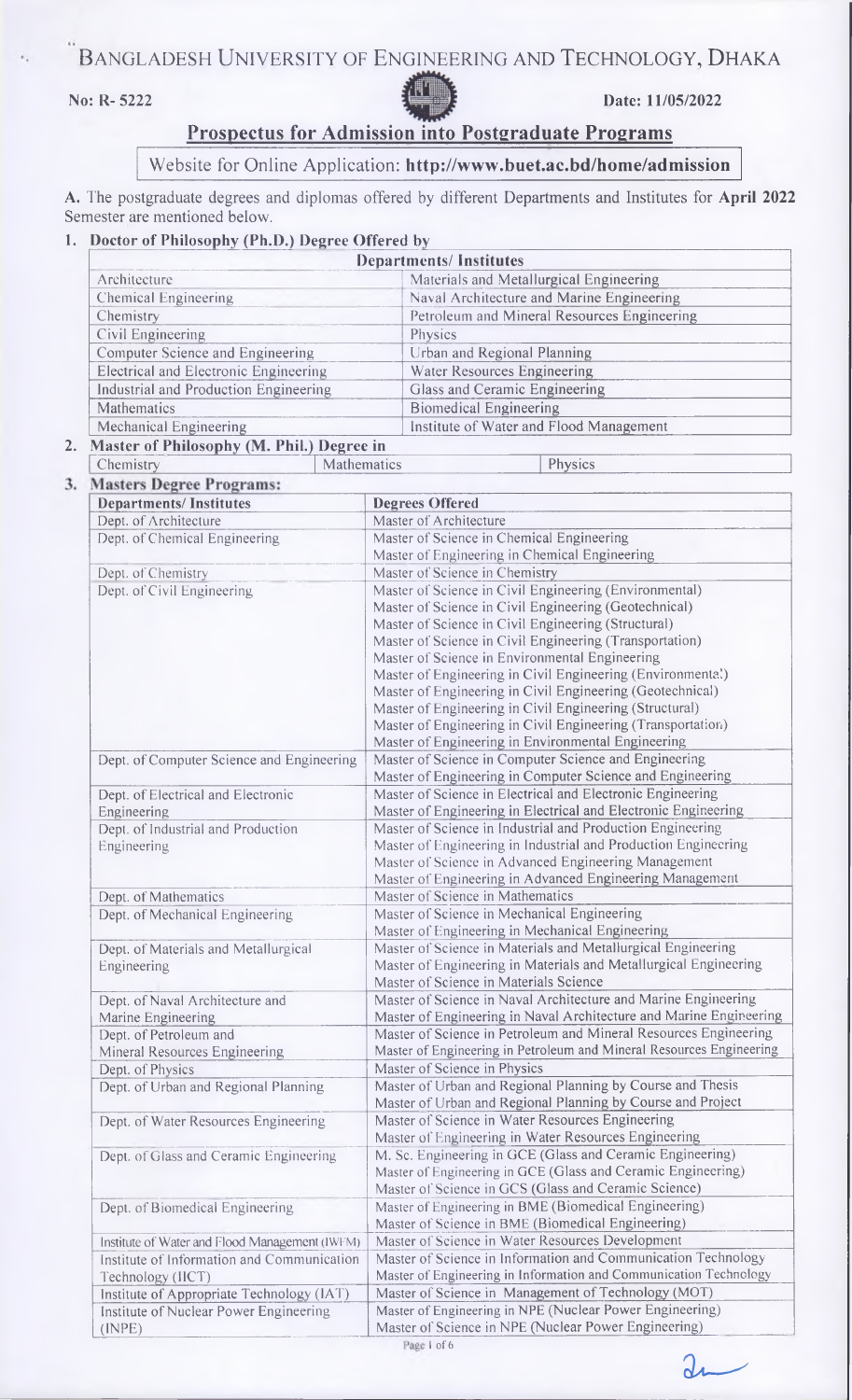# **4. Post Graduate Diploma in**

- i) Water Resources Development,
- ii) Information and Communication Technology

#### **B. Admission Requirements for Doctor of Philosophy (Ph.D.) Degree:**

For admission to the courses leading to a Ph.D. degree an applicant

- a) must have a minimum GPA of 3.50 out of 5.00 or a first division or equivalent in any one of S.S.C. and Fl.S.C. or in equivalent examinations and must not have a GPA less than 2.00 out of 5.00 or a third division or equivalent in any of the aforementioned examinations.
- b) must have at least 50% marks or a minimum GPA of 2.50 out of 4.00 or its equivalent in B.Sc. Engg./ four-year B.A. or B.Sc. or B.S. degree/ M.A. or M. Sc. or M. S. or MSS degree/ B. Arch./ BURP in the relevant branch.
- c) must have a minimum GPA of 2.75 out of 4.00 or its equivalent in M.Sc. Engg./ M.Engg./ M.Phil/ MIJRP/ M.Arch./ M.Sc.(WRD)/MBA/ M.Sc. (Thesis) / M.S. (Thesis) degree in the relevant branch.
- d) Specific requirements for different Departments and Institutes are spelt out in the following sections.
	- For engineering, the minimum qualification for admission shall normally be an M.Sc. Engg./ M.Engg. degree in the appropriate branch of engineering or its equivalent from any recognized Institution.
	- For Advanced Engineering Management (AEM) in IPE department, the minimum qualification for admission shall normally be an M.Sc. Engg. /M. Engg. in IPE/AEM or its equivalent from a recognized Institution or MBA degree or its equivalent from a public university.
	- For Materials and Metallurgical Engineering, applicants having an M. Phil, in Materials Science or its equivalent from a recognized Institution may also be eligible for admission.
	- For Urban and Regional Planning, the minimum qualification for admission shall nonnally be an MURP degree or its equivalent from any recognized Institution.
	- For Architecture, the minimum qualification for admission shall normally be an M. Arch, degree or its equivalent from any recognized Institution.
	- For Chemistry, the minimum qualification for admission shall normally be a four-year Bachelor's degree plus three- semester M.Sc./ M.S. degree with thesis / four-year Bachelor's degree plus two semester M.Sc./M.S. with thesis /M. Phil, degree in Chemistry/ Applied Chemistry / Biochemistry / Pharmacy / Food and Nutrition or its equivalent from any recognized Institution. **OR**

M.Sc.Engg. in Chemical / Materials and Metallurgical/ Electrical and Electronic / Mechanical / Civil/Environmental / Textile Engineering.

A candidate enrolled in the Ph.D program having two semester M.Sc./M.S. degree with thesis have to complete additional courses of 12 Credit Hours with minimum GPA of 2.75 out of 4.

• For Mathematics, the minimum qualification for admission shall normally be a four-year Bachelor's degree plus three semester M. Sc./M. S. degree with thesis/ four year Bachelor's degree plus two semester M.Sc./M.S. degree with thesis/ M. Phil, degree in Mathematics/Applied Mathematics or its equivalent from any recognized Institution.

#### **OR**

M.Sc. Engg. degree provided he / she completes some prerequisite courses in Mathematics as determined by a Selection Committee.

A candidate enrolled in the Ph. D. program having two semester M. Sc./M. S. degree with thesis have to complete additional courses of 12 credit hours with minimum GPA of 2.75 out of 4.

• For Physics, the minimum qualification for admission shall normally be a four-year Bachelor's degree plus three-semester M.Sc. or M.S. degree with thesis / four-year Bachelor's degree plus two-semester M.Sc. or M.S. degree with thesis / M. Phil, degree in Physics or its equivalent from any recognized institution.

**OR**

M.Sc. Engg. degree in Electrical & Electronic/ Materials & Metallurgical Engineering or its equivalent.

A candidate enrolled in the Ph.D. program having two-semester M.Sc. / M.S. degree with thesis in Physics have to complete additional courses of 12 credit hours with minimum GPA of 2.75 out of 4.00.

- For Glass and Ceramic Engineering, applicants having an M.Sc. in Glass and Ceramic Science (GCS), Material Science with a duration of at least 3 semesters (Eighteen months), or its equivalent from a recognized institution may also be eligible for admission.
- For Water Resources Development, the minimum qualification for admission shall normally be an M.Sc. Engg./M. Engg. degree in Civil Engineering/ Water Resources Engineering/ Environmental Engineering/ Agricultural Engineering or M. Sc. degree in Water Resource Development or its equivalent from any recognized Institution.

de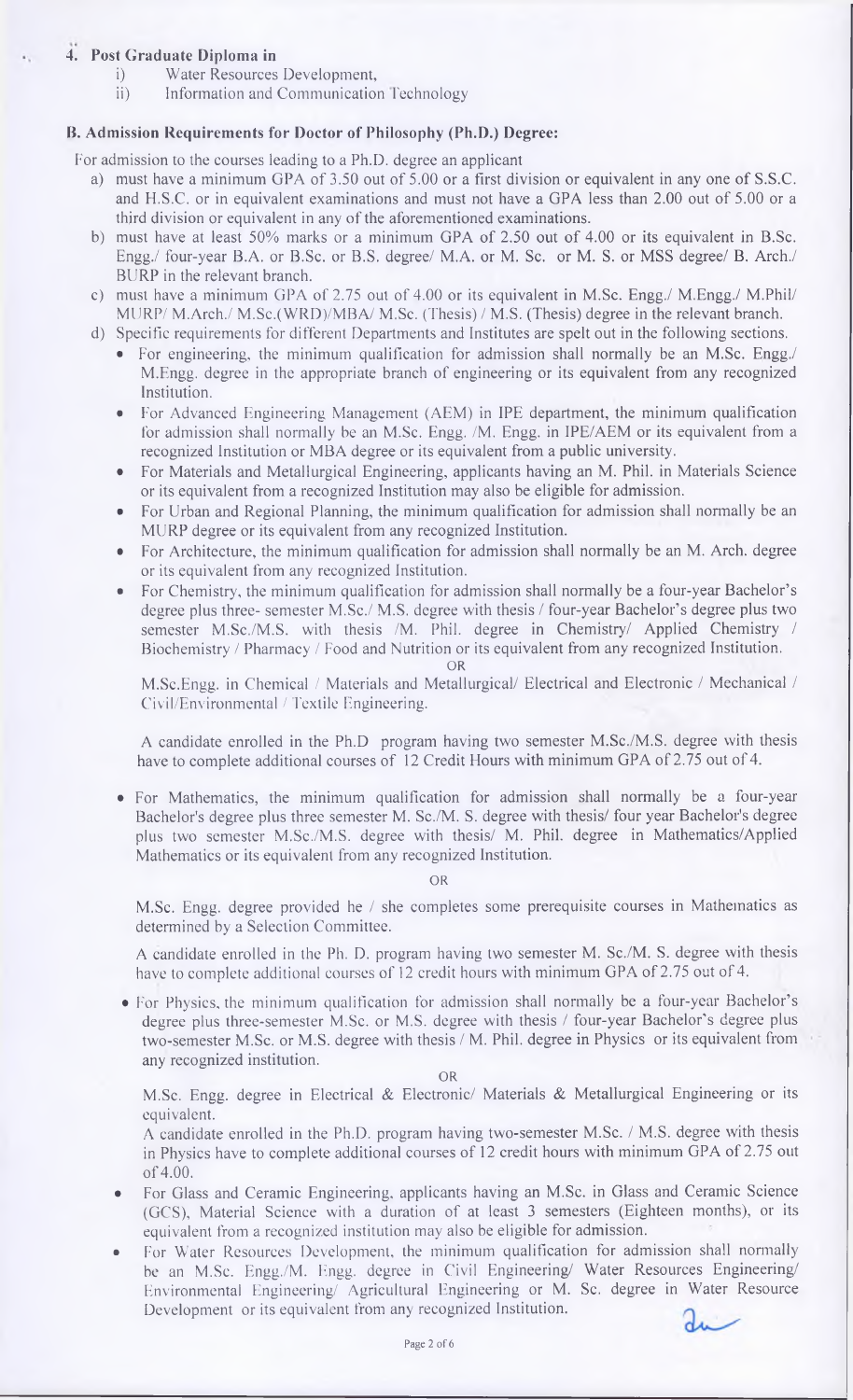- For Biomedical Engineering, an applicant with M.Sc.Engg/M.Engg. degree in other branches of engineering may also be eligible for admission. In such cases, the selected candidate may be required to undertake non-credit prerequisite courses at the undergraduate and / or postgraduate level as may be determined by the BPGS of Biomedical Engineering (BME) department.
- A student already working for an M.Sc. Engg./ M.Phil/ M.Sc./ MS/ MURP/ M. Arch./ M.Sc.(WRD) degree at this University and showing excellent progress and promise in thesis work may be provisionally transferred to the Ph.D. degree program after completion of M.Sc. Engg./ M.Phil./ M.Sc / MS/ MURP/ M.Arch./ M.Sc.(WRD) course work with a minimum GPA of 3.00 out of 4.00 on approval of the Committee for Advanced Studies and Research (CASR) on the recommendation of the relevant Board of Post Graduate Studies (BPGS)/Research and Academic Committee (RAC).

#### **C. Admission Requirements for Master of Philosophy (M.Phil.) Degree:**

For admission to the courses leading to a M. Phil degree an applicant

- a) must have a minimum GPA of 3.50 out of 5.00 or a first division or equivalent in any one of S.S.C. and H.S.C. or in equivalent examinations and must not have a GPA less than 2.00 out of 5.00 or a third division or equivalent in any of the aforementioned examinations.
- b) must have at least 50% marks or a minimum GPA of 2.50 out of 4.00 or its equivalent in B.Sc. Engg./ four-year B.A. or B.Sc. degree/ M.A. or M. Sc. or MSS degree in the relevant branch.
- c) Specific requirements for different departments are spelt out in the following sections:
- For admission to the course leading to the award of M. Phil degree in Chemistry, an applicant must have obtained a four-year B. A/ B.Sc. degree (or equivalent) or M. Sc. degree with Honors in Chemistry (Organic, Physical, Inorganic) or Applied Chemistry or B.Sc. Engineering degree in Chemical/ Mechanical/ Electrical and Electronic/ Materials and Metallurgical Engineering. An applicant with M. Sc. degree but not having a Bachelor (honors) degree in Chemistry or Applied Chemistry should have a first class (or equivalent) in the M. Sc. degree.
- For admission to the course leading to the award of M. Phil, degree in Mathematics, an applicant must have obtained a four-year B.A/ B.Sc. degree or M.A./ M.Sc. degree with Honors in Mathematics or Applied Mathematics. Applicants with M.Sc. degree in Physics or B.Sc. Engineering degree are also eligible provided they complete some prerequisite courses in Mathematics as determined by a Selection Committee. An applicant with M.A./ M. Sc. but not having a Bachelor (honors) degree in mathematics, applied mathematics or physics should have a first class ( or equivalent) in the M.A./ M. Sc. degree.
- For admission to the eourse leading to the award of M. Phil degree in Physics, an applicant must have a four-year B. *AJ* B.Sc. degree (or equivalent) with Honors or M.Sc. degree in Physics or applied Physics or B.Sc. Engineering in Electrical and Electronic/ Materials and Metallurgical Engineering. An applicant with M. Sc. degree (or equivalent) but not having a Bachelor (honors) degree in Physics or applied Physics should have a first class (or equivalent) in the M. Sc degree.

#### **I). Admission Requirements for Masters Degree Programs |(M.Sc.Engg./M.Engg./ M.Arch./MURP/ M.Se.(WRD) /M.Sc (Management of Technology)/ M.Sc(Mat.Sc./Chemistry/Math/Physics/GCS)]:**

For admission to the courses leading to a Master's degree (M.Sc. Engg./ M.Engg./ M.Arch./ MURP/ M.Sc.) an applicant

- a) must have a minimum GPA of 3.50 out of 5.00 or a first division or equivalent in any one of S.S.C. and H.S.C. or in equivalent examinations and must not have a GPA less than 2.00 out of 5.00 or a third division or equivalent in any of the aforementioned examinations.
- b) must have at least 50% marks or a minimum GPA of 2.50 out of 4.00 or its equivalent in four years B.A./B.S./B.Sc (Hons.)/B.Sc Engg./B.Tech./MA or M. Sc. or MSS/ B. Arch./ BURP in the relevant branch.
- c) Specific requirements for different departments and institutes are spelt out in the following sections:
- For admission to the courses leading to the degree of M.Sc. Engg./M.Engg. in any branch, an applicant must have obtained a B.Sc. Engg. degree in the relevant branch or an equivalent degree from any recognized institution. An applicant with a B.Sc. Engg. degree in other branches of engineering may also be eligible for admission to the courses leading to the degree of M.Sc. Engg. (BME)/ M. Engg. (BME), M.Sc. Engg. (Environmental)/ M. Engg. (Environmental), M.Sc Engg. (GCE)/ M.Sc. Engg. (AEM)/M. Engg. (AEM) and M. Sc. Engg (MM)/ M. Engg. (MM). In such cases, the selected candidate may be required to undertake non-eredit prerequisite courses at the undergraduate and/ or postgraduate level as may be determined by the BPGS of Biomedical Engineering, Civil Engineering Department, Glass and Ceramic Engineering Department, Industrial and Production Engineering Department and Materials and Metallurgical Engineering Department respectively.
- For admission to the courses leading to the degree of M.Arch. an applicant must have obtained a B. Arch degree or its equivalent degree from any recognized institution.

 $\mathfrak{g}$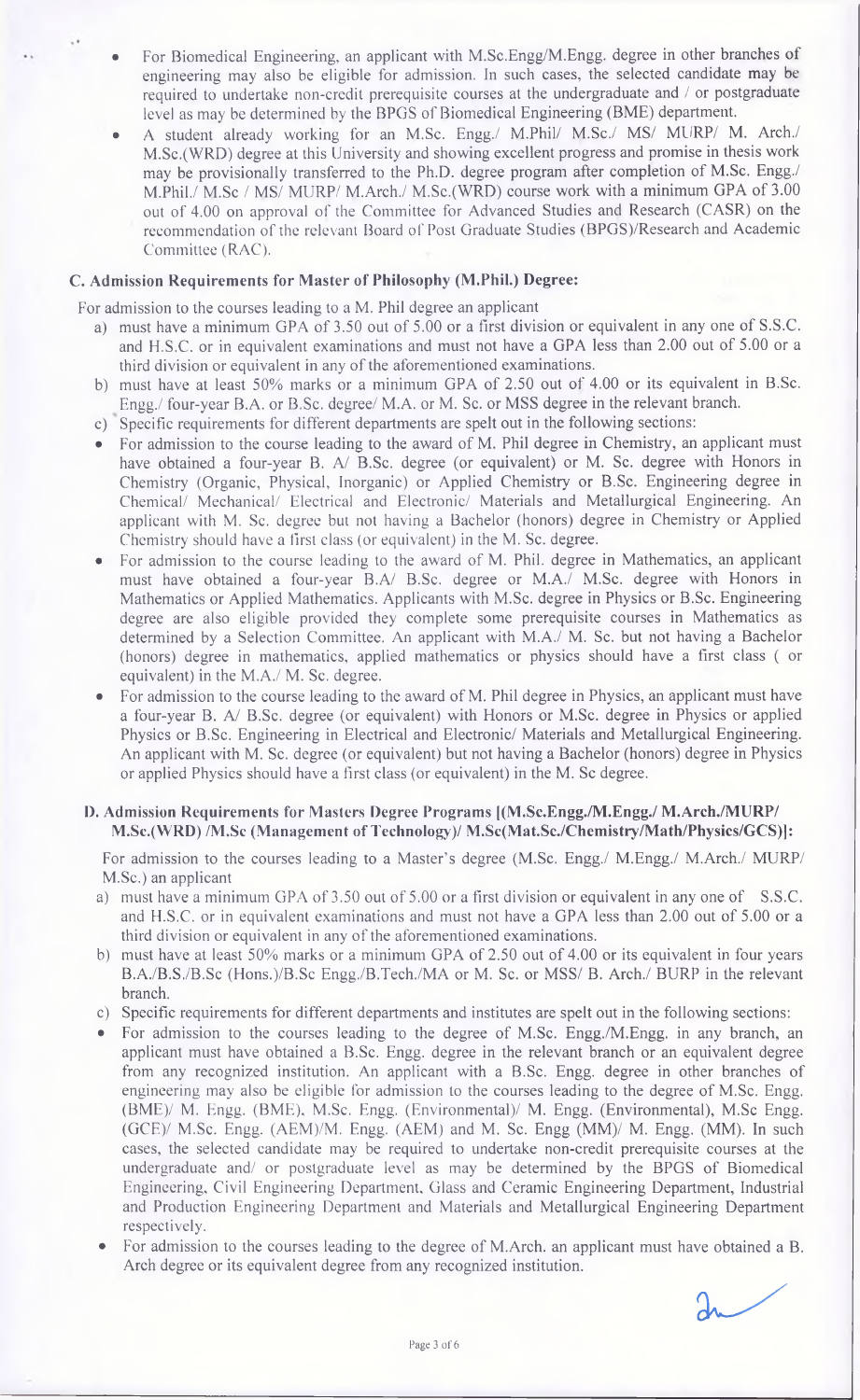• For admission to the courses leading to the degree of MURP, an applicant must have either a Bachelor's degree in Urban and Regional Planning/ Architecture/ Fmgineering/ Agricultural Economics or a four-year Bachelor's degree in Mathematics/ Statistics/ Physics/ Public Administration/ Sociology/ Social Work/ Geography/ Economics or its equivalent from any recognized institution.

#### OR

Master's degree with Honors in Mathematics/ Statistics/ Physics/ Public Administration/ Sociology/ Social Welfare/ Social Work/ Geography/ Economics or its equivalent from any recognized institution. An applicant not having an Honors degree should have a first class in the Master's degree.

- For admission to the courses leading to the degree of BME, an applicant must have either a Bachelor's degree in Biomedical Fmgineering/ Computer Science and Engineering/ Electrical and Electronic Engineering/ Mechanical Engineering/ Chemical Engineering/ Materials and Metallurgical Engineering having a minimum GPA of 2.50 out of 4.00 or its equivalent from any recognized university.
- For admission to the courses leading to the degree of M.Sc. Engg. (ICT)/ M. Engg. (ICT) an applicant must have either a Bachelor's degree in Computer Science and Engineering or Electrical and Electronic Engineering or Computer Engineering or Computer Science or Information Technology having a minimum GPA of 2.50 out of 4.00 or its equivalent from any recognized university.

#### OR

A PG. Dip. (ICT)/ PG. Dip. (IT) having a minimum GPA of 2.65 out of 4.00 or its equivalent from any recognized university plus B.Sc. Engineering degree or Master's degree/ four year Bachelor's degree in Physics or Mathematics.

- For admission to the courses leading to the degree of M.Sc. (WRD), an applicant must have either a four year Bachelor's degree in Civil Engineering/ Water Resources Engineering/ Agricultural Engineering/ Urban and Regional Planning/ Environmental Science/ Environmental Science and Management/ Soil. Water and Environment/ Geography and Environment/ Geology/ Disaster Management or its equivalent having a minimum GPA of 2.5 out of 4.0 or PG. Dip. (WRD) or its equivalent having a minimum GPA of 2.65 out of 4.0 from any reeognized institution.
- For admission to the courses leading to the degree of M.Sc. in Management of Technology, an applicant must pass from a recognized university with any of the following degrees having at least 50 percent marks or a minimum GPA of 2.50 out of 4.00 Four year Baehelor Degree or Post-graduate Degree in Engineering/Technology, Urban & Regional Planning (URP), Agricultural Sciences, Physical Sciences (Physics and Chemistry), Bio-Science, Computer Sciences, Environmental Sciences, Soil Scienees, Forestry, Architeeture (5 years bachelor degree) or its equivalent.
- For admission to the eourses leading to the award of the degree of M. Sc.(GCS), an applicant must have a four-year Bachelor's degree or a Master's degree with Honors in Physics/ Applied Physics and Electronics/ Electronics and Applied Physics/ Chemistry/ Applied Chemistry/ Applied Chemistry and Chemical Technology/ Chemical Technology and Polymer Science/ Chemical Engineering and Polymer Science/ Geology/ Mining/ Geology and Mining/ Geological Science/ Environmental Science/ Materials Science and fechnology/ Glass and Ceramic Science or its equivalent degree from any recognized institution. The selected candidate may be required to undertake non-credit prerequisite courses at the undergraduate and / or postgraduate level as may be determined by the BPGS of Glass and Ceramic Engineering (GCE) Department.
- For admission to the courses leading to the award of the degree of M.Sc.(Mat. Sc.), an applicant must have a four-year Baehelor's degree or a Master's degree with Honors in Physics/ Applied Physics and Electronics/ Electronics and Applied Physics/ Chemistry/ Applied Chemistry/ Applied Chemistry and Chemical Technology/ Chemical Technology and Polymer Science/ Chemical Engineering and Polymer Science/ Geology/ Mining/ Geology and Mining/ Geological Science/ Environmental Science/ Materials Science and Technology or its equivalent degree from any recognized institution. The selected candidate may be required to undertake non-credit prerequisite courses at the undergraduate and/or post graduate level as may be determined by the BPGS of Materials and Metallurgical Engineering Department.
- For admission to the courses leading to the degree of M.Sc (Chemistry), an applicant must have a four years B.S/B.Sc. (Hons.) degree in Chemistry having a minimum GPA of 2.5 out of 4 or at least 50% marks of its equivalent from any recognized university.
- For admission to the courses leading to the degree of M.Sc (Mathematics), an applicant must have a four years Bachelor's degree in Mathematics having a minimum GPA of 2.5 out of 4 or at least 50% marks or its equivalent from any recognized university.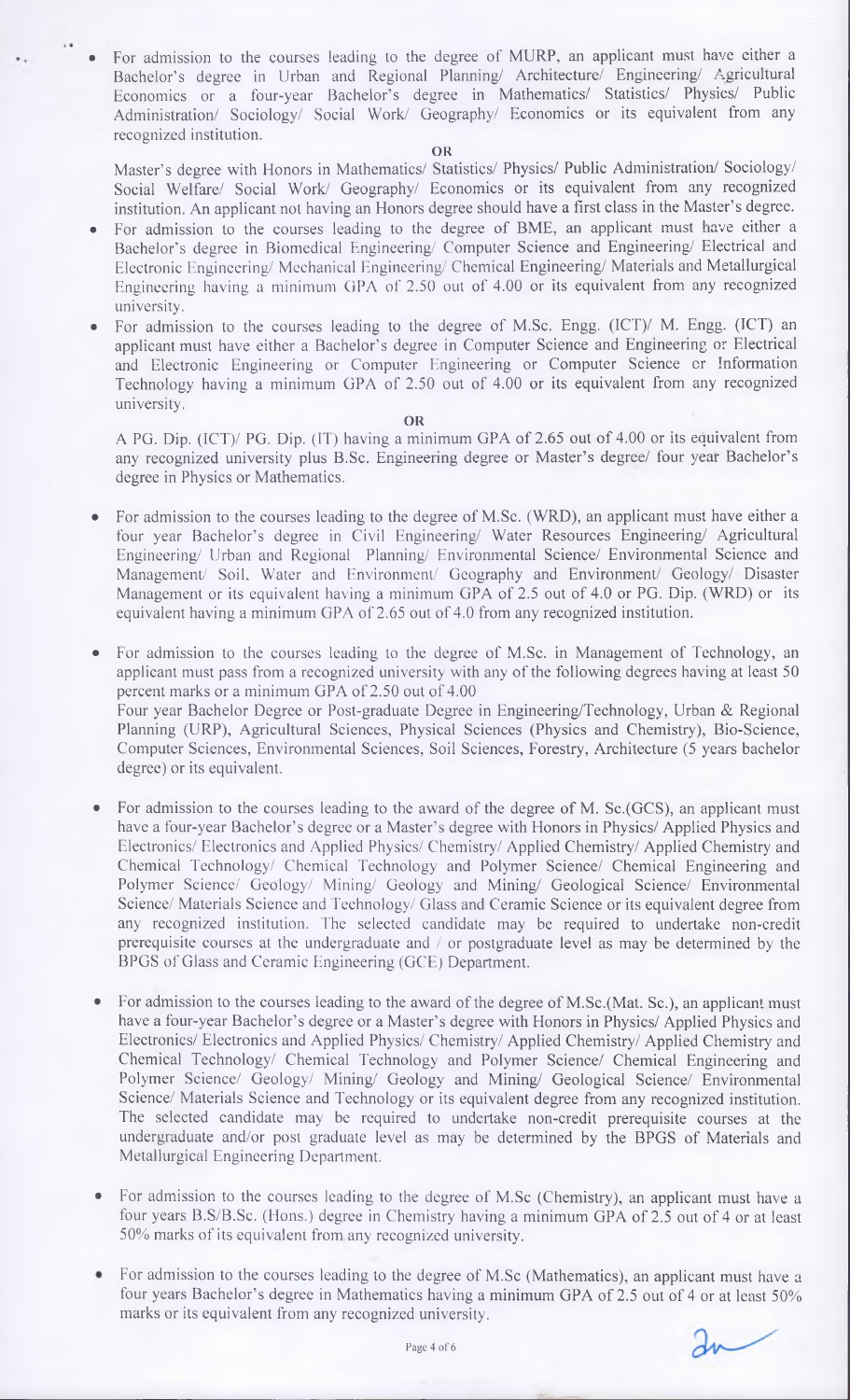- For admission to the courses leading to the degree of M.Sc. Engg. / M. Engg. in the Department of Glass and Ceramic Engineering, an applicant must have obtained a B.Sc.Engg. Degree in the field of Glass and Ceramic Engineering or an equivalent degree from any recognized institution. An applicant with a B.Sc.Engg. Degree in other branches of engineering may also be eligible for admission to the courses leading to the degree of M.Sc. Engg (GCE) / M. Engg (GCE). In such cases, the selected candidate may be required to undertake non-credit prerequisite courses at the undergraduate and / or postgraduate level as may be determined by the BPGS of Glass and Ceramic Engineering (GCE) Department.
- For admission to the courses leading to the degree of M.Sc. Engg.(NPE) / M. Engg.(NPE) an applicant must have either a Bachelor's degree in Nuclear Power Engineering/ Electrical and Electronic Engineering/ Mechanical Engineering/ Civil Engineering/ Chemical Engineering/ Computer Science and Engineering or in the relevant branch or an equivalent degree having a minimum GPA of 2.5 out of 4.0 or its equivalent from any recognized university.
- For admission to the courses leading to M.Sc in Physics, an applicant must have at least 50% marks or a minimum GPA of 2.50 out of 4.0 or its equivalent in four years B.A/B.S/B.Sc.(Hons.) in Physics/Applied Physics, Electronics and Communication Engineering, or B.Sc. Engg. in Electrical & Electronic Engineering/Materials & Metallurgical Engineering or in a relevant discipline. OR

Having three years BA/BS/B.Sc.(Hons.) in Physics/Applied Physics, Electronics and Communication Engineering, or in a relevant discipline must have at least 50% marks or a minimum GPA of 2.50 out of 4.0 or its equivalent in M.A./M.S/M.Sc in Physics or in a relevant discipline.

#### **E. Admission Requirements for Post Graduate Diploma in**

For admission to the courses leading to a PG. Diploma (WRD/ICT), an applicant

- a) must have a minimum GPA of 3.50 out of 5.00 or a first division or equivalent in any one of S.S.C. and H.S.C. or in equivalent examinations and must not have a GPA less than 2.00 out of 5.00 or a third division or equivalent in any of the aforementioned examinations.
- b) must have at least 50% marks or a minimum GPA of 2.50 out of 4.00 or its equivalent in B.Sc. Engg./ B.Sc. Ag/ B.Sc. Econ. or B.Sc./ BSS degree/ M.A. or M. Sc. or MSS degree/ BURP degree in the relevant branch.
- c) Specific requirements for different departments and institutes are spelt out in the following sections:
- For admission to the courses leading to the award of the PG. Dip. (WRD), an applicant must have either a four year Bachelor's degree in Engineering/ Agriculture/ Physical Science/ Biological Science/ Economics/Agricultural Economics or an equivalent degree from any recognized institution. An applicant not having a four year Bachelor's degree must have a Master's degree with honors.
- For admission to the course leading to the PG. Dip. in ICT, an applicant must have either B.Sc Engineering degree or Master degree/ Four year Bachelor degree in Computer Science, Information Technology, Physics or Mathematics.

## **F. Submission of Application**

Thank you for your interest in the Postgraduate Programs of BUET. Application for **April** 2022 Semester intake will be received within the period from 16.05.2022 **to** 25.05.2022 **(Until** 11:59 **p.m.).** Please read through the steps and notes carefully before filling in the online Application Form.

#### **Step 1: Submission of Online Application**

The facility for the submission of online Application will be available through the postgraduate admission section of the website of BUET [\(http://pgadmission.buet.ac.bd](http://pgadmission.buet.ac.bd)) from 16.05.2022 (9:00 a.m.) The deadline for the submission of online Application Form on the website is 25.05.2022 (Until 11:59 **p.m.).**

An applicant must fill in electronically the information related to admission (Desired Program, Status of Studentship, etc), his/her personal information (Name, Father's Name, Mother's Name, Date of Birth, Addresses, Gender, Nationality, etc), his/her academic information, his/her experience (if any), names and addresses of two referees.

To upload your digital photograph, simply locate your image file by clicking the Browse button. The photograph to be submitted online should be in any of the .JPG, .JPEG, .GIF, .PNG, or .BMP formats, although .JPG format is preferred. Most digital cameras and scanners on the market today utilize this format. If you are in doubt, submit the photo and you will receive a notice if it does not meet the necessary criteria.

After filling in all necessary data in the online Application Form on the website, the applicant must electronically submit the Form attached the following documents: